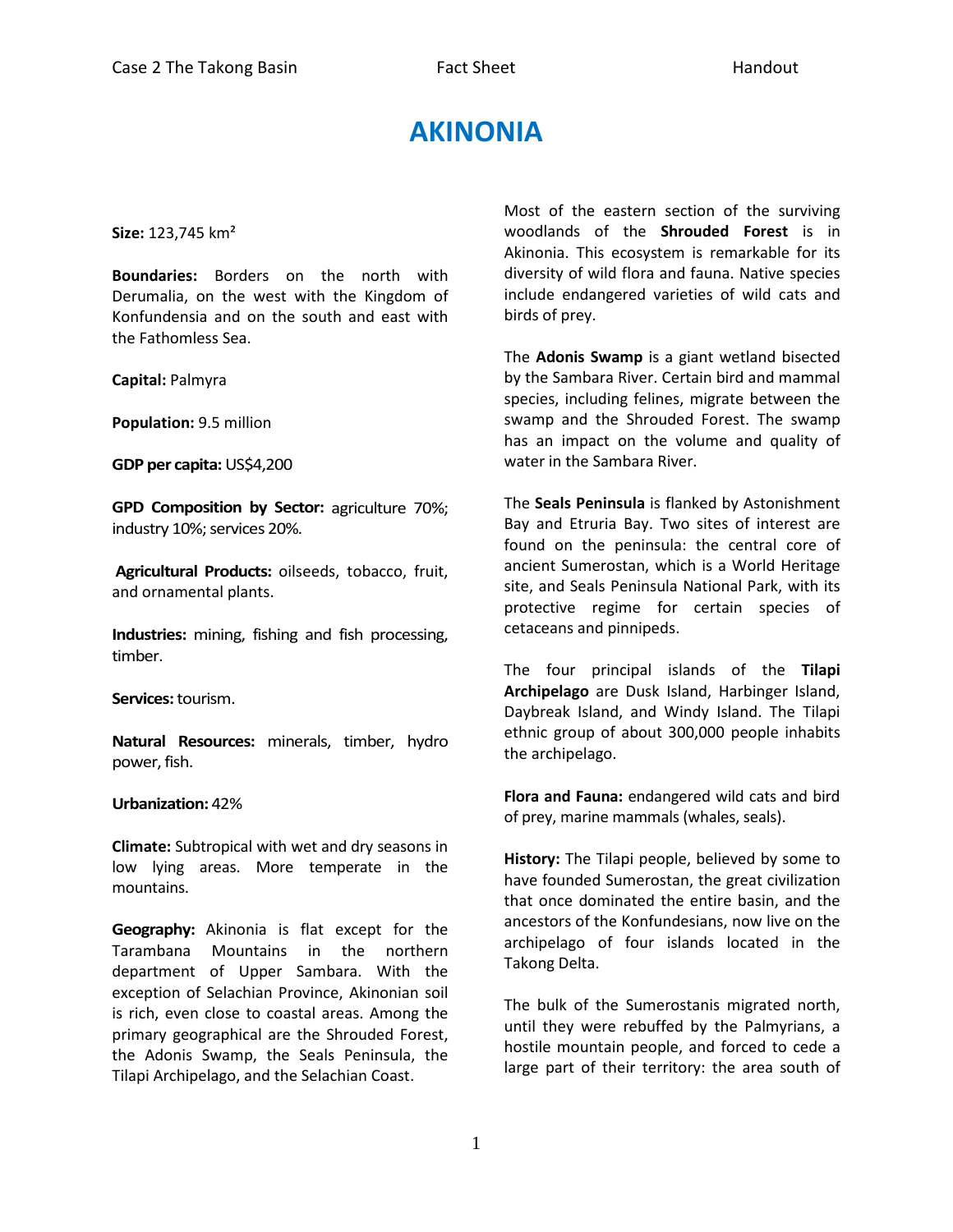the Mumbara and Takong Rivers including the Seal Peninsula.

After winning this war, the Palmyrians, ancestors to the Akinonians, expanded rapidly to the south and established their first capital at Styropolis. In the mid-eighteenth century, an earthquake destroyed more than 60% of Styropolis and the capital was moved south to the site of Palmyra where the Kingdom of Akinonia was founded. It was governed under the principles of the 1884 Palmyra Pact, a royal declaration. The following decades were characterized by peaceful coexistence with indigenous and other neighboring groups. In 1959, there was no successor to the throne, which opened the way to the republican period.

**Political Organization:** The 1985 Constitution establishes that Akinonia is a democratic republic with a presidential system.

For many years Akinonia was a unitary state with a centralized government. In recent years, however, mainly because of pressure from civil society, policies that favor the decentralization of decision making have been introduced, and local governments have been given the power to regulate the use of natural resources, to establish protected areas, and increasingly to be consulted on decisions being made at the national level.

The current government is a coalition of socialist parties, most importantly the **Akinonian Workers Party** and the **Green Party**. In the one year that this coalition has been in power, it has broken with a conservative political tradition that lasted nearly 25 years by promoting citizen participation and overseeing the decentralization and democratization of state institutions. A constitutional amendment in 1998 allowed for the increased participation of indigenous and local groups in decisionmaking processes by providing them with a role in local environmental councils.

**Civil Society:** citizen participation has increased notably in the past several years, which has had a profoundly democratizing effect on the country and increased the transparency of its political institutions. Social, environmental, human rights, and indigenous affairs organizations have taken their place on the national political stage and promoted decentralization, especially by establishing and participating in more representative local councils with increased administrative authority. The major civil society organizations are Save Our Swamp, an environmental group focused on threats to the Adonis Swamp, and Tilapi Forever, an indigenous group that promotes sustainable economic development of the Tilapi people.

**Territorial Organization:** Akinonia is divided into six departments: Gloria, Paladins, Selachian, Sovereignty, Upper Sambara, and Victory. Victory and Sovereignty are located at random or outside the Takong basin.

## **Major Cities:**

• **Palmyra,** the capital with a population of 1.5 million, is the country's principal economic center and its busiest port, with activity tripling in the last 10 years.

• **Styropolis** is the capital of Upper Sambara Department, located on the Sambara River near the border with Konfundesia, close to the Adonis Swamp and the mining belt of Argenta in the Tarambana Mountains. It was the center of Palmyrian society before Akinonia was founded at Palmyra and has become Akinonia's second most important city.

• **Alchemy** is the capital of Paladins Department, which is known for its agricultural and livestock areas. With a population of 250,000, it is the third largest city. It is located on the lower Sambara River and connected by a road bridge across the Sambara to the Konfundesian city of Saline. Downstream from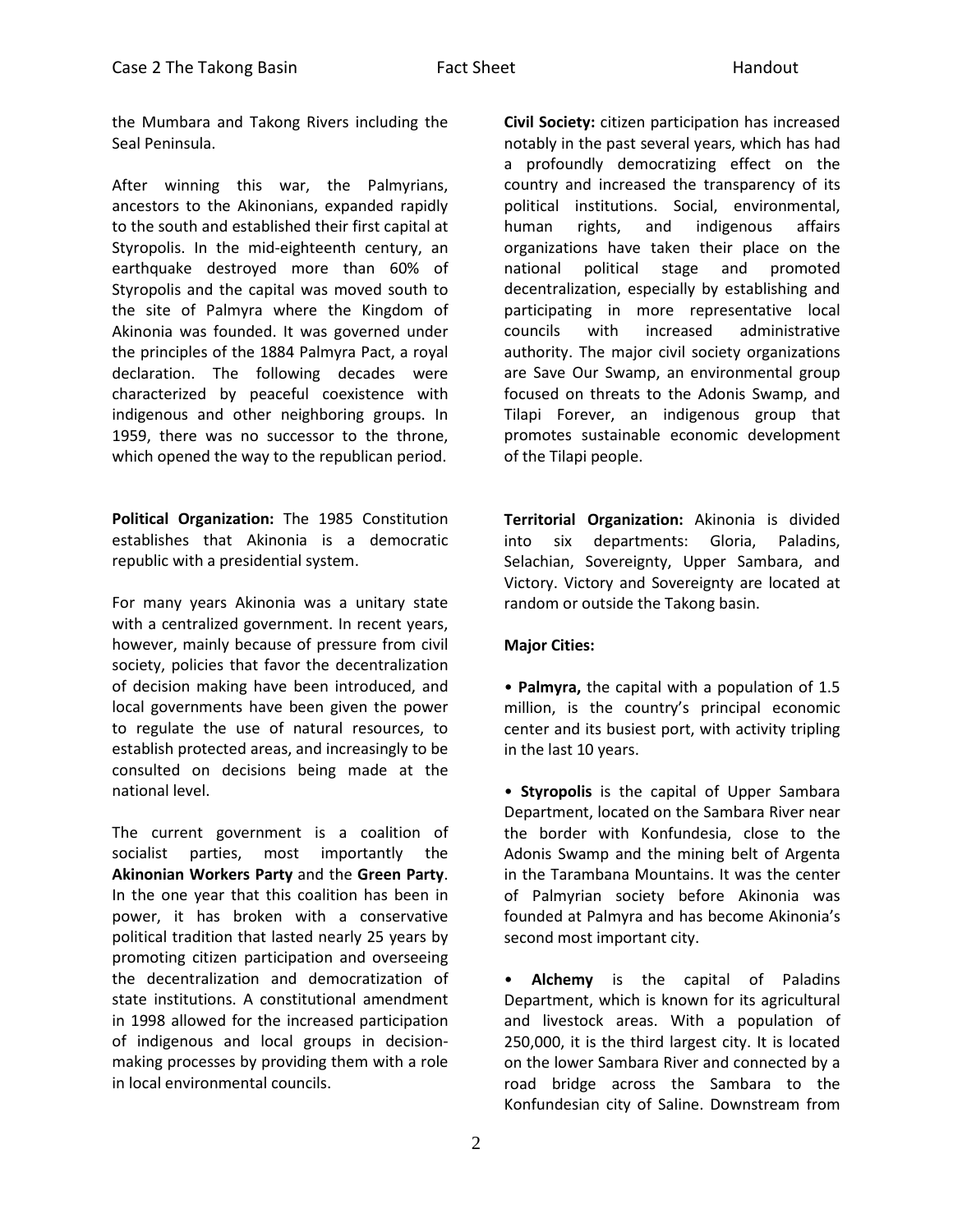Alchemy is the Papyrus Dam which prevents navigation to the sea. Both Alchemy and Styropolis are connected to the port city of Palmyra, below the dam, by road and railroad.

• **Etruria** is the capital of the Department of Gloria and Akinonia's only coastal city. The tourism industry has given new life to the city after a long period of dormancy. It is now the port of entry for tourists visiting the archipelago, the archaeological site of Sumerostan, and all the other destinations on the Seals Peninsula.

**Water/Environment–Related Legislation:** Constitutional amendments in 1998 declared that all inhabitants of Akinonia have the right to a healthy environment, and required the state to ensure that the country's natural environment and natural resources be protected. Later, the right of aboriginal peoples to self-determination was recognized, as were their forms of social organization and their right to administer their affairs in keeping with their own traditions.

Akinonia has a **General Law on the Environment,** approved in 2001 to provide a legal framework for compliance with the 1998 constitutional amendment. The law provided new instruments for managing environmental affairs and established the National **Ministry of the Environment** and the **National Secretariats of Environmental Management, Wildlife, Forests, Water Resources, and Coasts and Fishing Resources** as well as local **Environmental Councils** with authority over a wide range of related matters. The General Law on the Environment also provides a legal framework for the implementation of the **Environmental Impact Assessments (EIA)** for all activities and processes that might impact the environment in any significant way. It also includes provisions for a system of **Payments for Ecosystem Services (PES)**. So far, the PES system has been implemented only in a pilot project to ameliorate the effects of deforestation in the Tarambana Mountains and

maintain a constant flow of water into the Adonis Swamp.

While the General Law on the Environment requires the monitoring and control of sources of water pollution and establishes the need to preserve ecosystems, particularly those related to fresh and coastal waters, Akinonia does not have legislation specifically focused on water resources.

The **1994 National Forest Law** focuses on the conservation, improvement, restoration, and growth of the country's forest resources through the rational use and management of forests and the appropriate development and integration of forest-based industries.

The **1995 National Wildlife Law** regulates all activities related to wildlife management including permits, licenses, hunting seasons, prohibitions, and wildlife protection, as well as the management of the national system of protected areas.

**Water–Related Administrative Structure:**  National **Ministry of the Environment** and the **National Secretariats of Environmental Management, Wildlife, Forests, Water Resources, and Coasts and Fishing Resources** as well as local **Environmental Councils** with authority over a wide range of related matters were established by the General Law on the Environment.

**Weaknesses of Legal and Policy Framework:**  The policy framework is generally consistent, but the government is very new and inexperienced so ministers do not always take advantage of their full powers.

**International Agreements:** Internationally, Akinonia is a member of the United Nations and a party to the most important multilateral agreements on the environment including the Convention on Biological Diversity, United Nations Framework Convention on Climate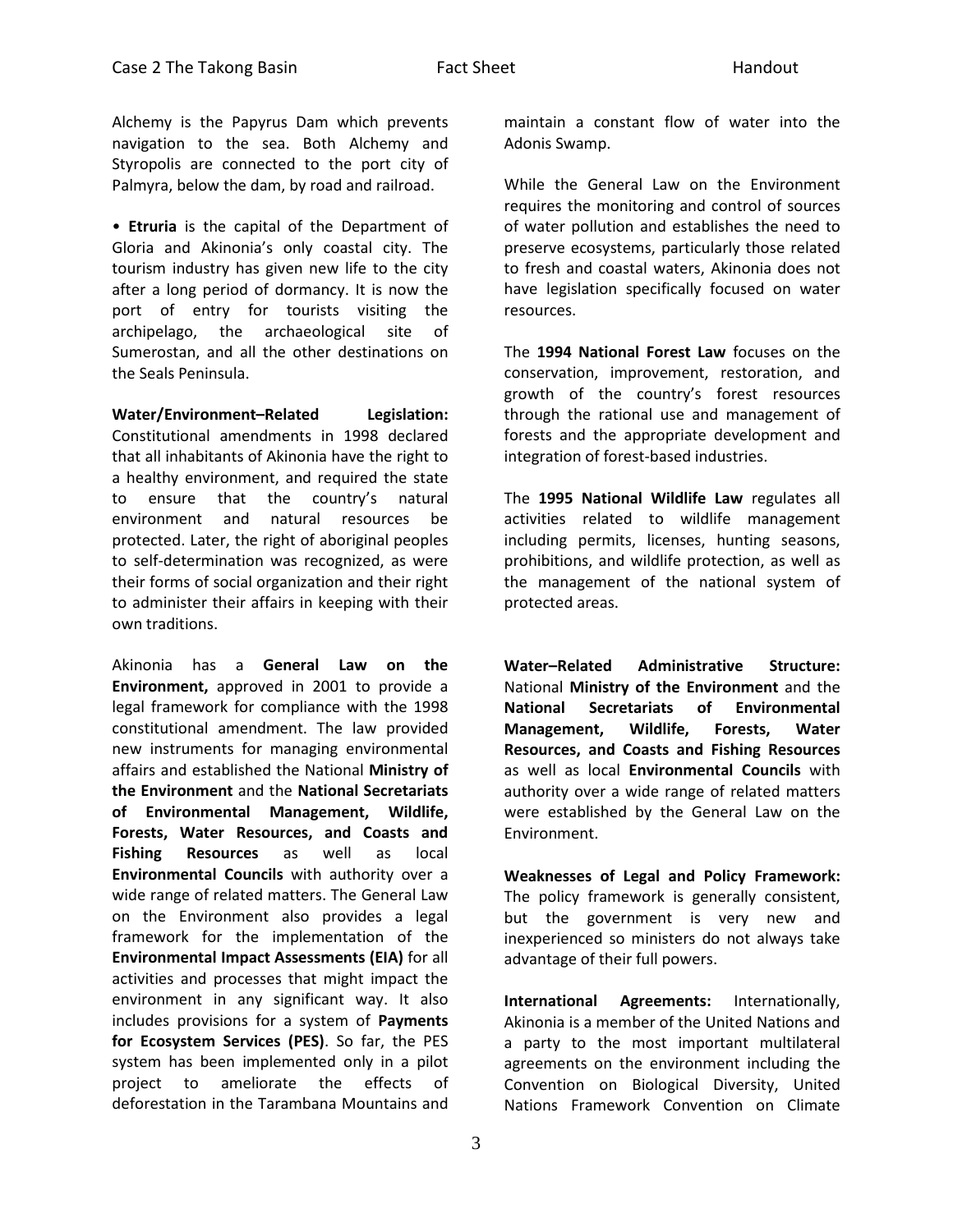Change, World Health Organization, Convention on Wetlands of International Importance, Convention on the Conservation of Migratory Species of Wild Animals, and the United Nations Convention on the Law of the Sea. With regard to water resources, the country has signed the Convention on the Law of Non-Navigational Uses of International Watercourses.

## **Water Issues:**

*Adonis Swamp*: The mining and agriculture carried out in the Department of Upper Sambara threaten the swamp, which is a Ramsar site. The Green Party is pushing for the establishment of protected areas in the Department of Upper Sambara.

*Shrouded Forest:* The ecosystem is threatened by political division (two countries with two different systems of oversight and management); extractive activities such as logging, which moves ever deeper into the forest; and mining. The proposal to grant new mining concessions, particularly within or near the Shrouded Forest, has met with the opposition of environmentalists and other sectors of civil society.

*Seals Peninsula*: Dredging a channel through Astonishment Bay to the deep water port city of Estambay is a profound threat to the cetaceans of the Seals Peninsula.

*Tilapi ethnic group* is indigenous to the region (probably the ancestral group to the people of Konfundesia) and now consists of some 300,000 people whose traditions include fishing and collecting mollusks. In recent years their traditional way of life has been threatened by tourist development, particularly new hotels in the western part of the delta and on the Selachian Coast, which have led to the introduction of the money economy and alien and unfamiliar social and cultural practices. The Tilapi have a small tourist industry of crafts and

tours, which they feel is often overwhelmed by the private tourism industry.

*Dams:* The Papyrus Dam, a run-of-the- river dam, is being enlarged and proposals to construct a new dam on the Sambara River 75 km upstream from the city of Styropolis has met with opposition from Save Our Swamp and locals who say it will ruin the Adonis Swamp. Konfundesia opposes the enlargement of the Papyrus Dam because it already interferes with operation of the Tarpon Canal.

**Energy:** The energy sector is in the hands of **Electrical Services of Akinonia (ESA),** a mixedcapital enterprise in which the state retains the majority share. The sector is under serious scrutiny by environmental groups and has recently been harshly criticized for significant irregularities in the provision of electrical and water service.

The primary source of energy is hydropower. The **Papyrus Dam** on the lower Takong River provides 50% of the country's energy. The remainder is supplied by oil-fired power stations located in the principal urban areas. The use of imported oil has led the country and in particular the ESA to rethink energy policy and adopt an Energy Efficiency Plan (EEP) with three components:

- The enlargement of the Papyrus Dam to increase its generating capacity. This project is now underway after receiving a significant loan from the World Bank.
- The use of **wind energy**. Two pilot wind farms have been installed on the Seal Peninsula. These two installations (Sumerostan I and II) have been so productive that additional ones (Sumerostan III, IV, and V) have been proposed and approved after successful feasibility studies.
- The **Upper Sambara project**, which entails the construction of a hydroelectric dam some 75 km upstream from the city of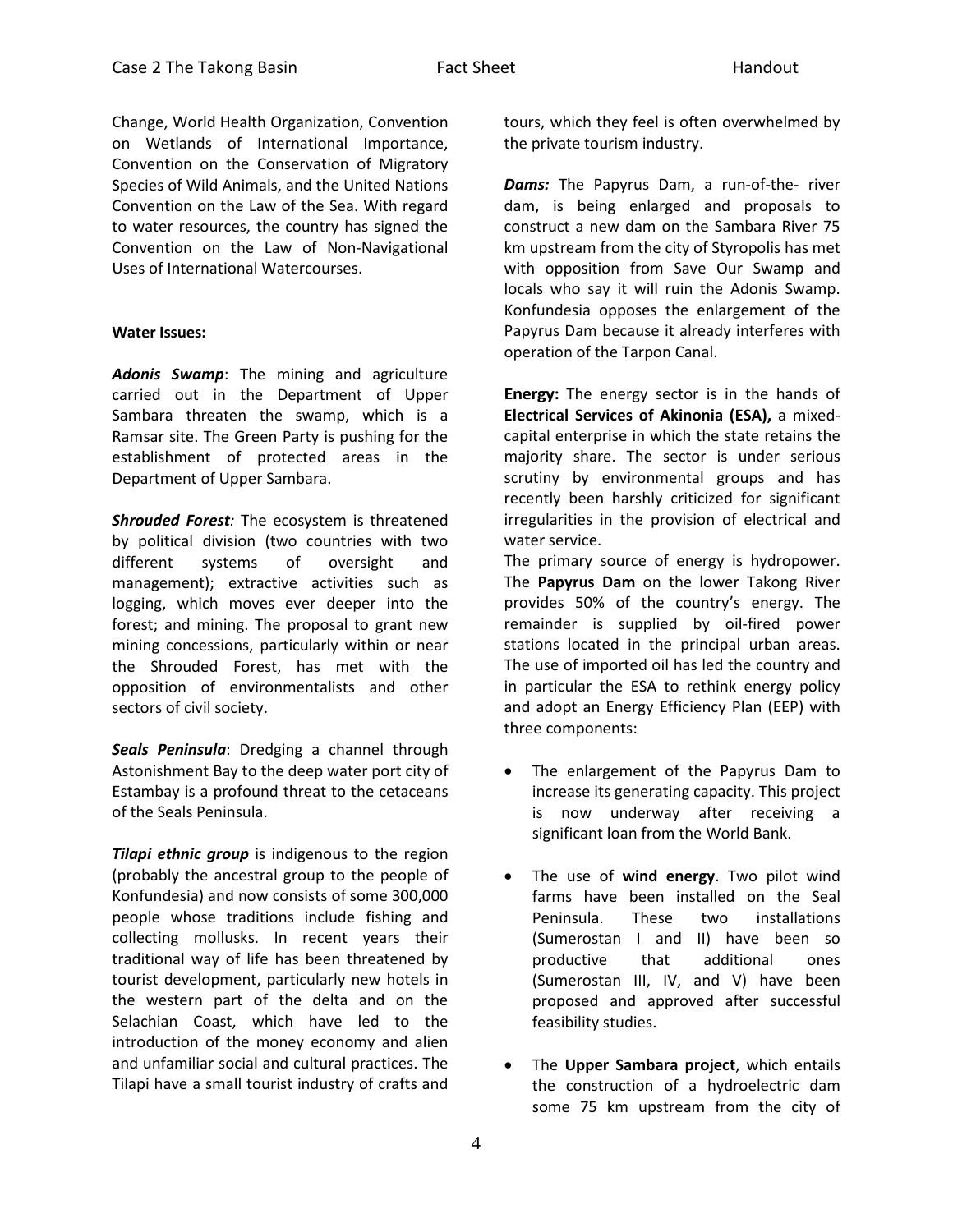Styropolis. This project has met with opposition from civil society and several political sectors, including some within the governing coalition. Nevertheless, a feasibility study has had positive results and funds have been made available for construction to proceed.

Energy self-sufficiency is an important issue for Akinonia, a country with an expanding economy. Thus these projects have continued to move forward despite significant opposition.

**Transportation:** Akinonia has two river ports (Styropolis and Alchemy) and one port with both river and sea access (Palmyra).

Palmyra is the country's principal port and is expected to become the major port in the region as a whole. Located 50 km from the mouth of the Takong, it is the principal point of ingress and egress from the country for freight, passengers, and tourists. Work on expanding this port, which will make it the most important port in the region, will begin within 12 months. The project will include building new terminals and making necessary changes such as the dredging of a deep channel for access by deepdraft vessels including cruise ships and cargo ships. This project is part of the **Operational Plan for Port Development in Akinonia (OPPDA),** which also includes the modernization of river port facilities in Styropolis and Alchemy.

The country's main cities are interconnected by a **highway system** operated by a public-private joint venture called Highways of Akinonia, responsible to the Ministry of Transportation.

The country's **railroads** are operated by a stateowned enterprise (Railroads of Akinonia - RA) and carry both freight and passengers. A privately financed project was recently approved to construct a new rail line from Palmyra to the Seals Peninsula by way of Etruria.

**Economy:** The economy of Akinonia is based on agriculture, timber, fishing, and fish packing, and tourism.

**Agriculture:** Agriculture is concentrated in the departments of Gloria, Paladins, and Upper Sambara (above all on the eastern bank of the Sambara River), and focused on oilseeds, tobacco, fruit, and ornamental plants, all for export.

Timbering is concentrated in the Department of Upper Sambara. Over the last 10 years, Akinonia has adopted incentives to establish forest plantations to protect the Shrouded Forest. Environmentalists believe that this policy has incentivized the use of high-yield species, but also increased water consumption, which has led to the extraction of significant volumes of water from the upper Sambara basin and which, in the short term, will have a significant negative effect on wetlands.

At the same time, many farmers have switched to soybean production to meet strong demand on the world market. According to the most recent studies, this could compromise the competitiveness of the agricultural sector in the medium-term by limiting diversification and promoting monoculture.

**Fishing:** Deep-sea fishing is well developed. The country has several fish processing facilities on the Selachian Coast, where products are prepared for export.

**Mining:** Mining plays an important role in Akinonia's economy: silver, copper, and gold deposits in Upper Sambara were exploited by the early Palmyrians. Akinonia recently awarded new mining concessions to private companies. Mining operations are regulated by national legislation.

**Tourism:** Natural features attractive to domestic and international tourism include the Adonis Swamp, the Seals Peninsula, and the Tilapi Archipelago. Akinonia has successfully